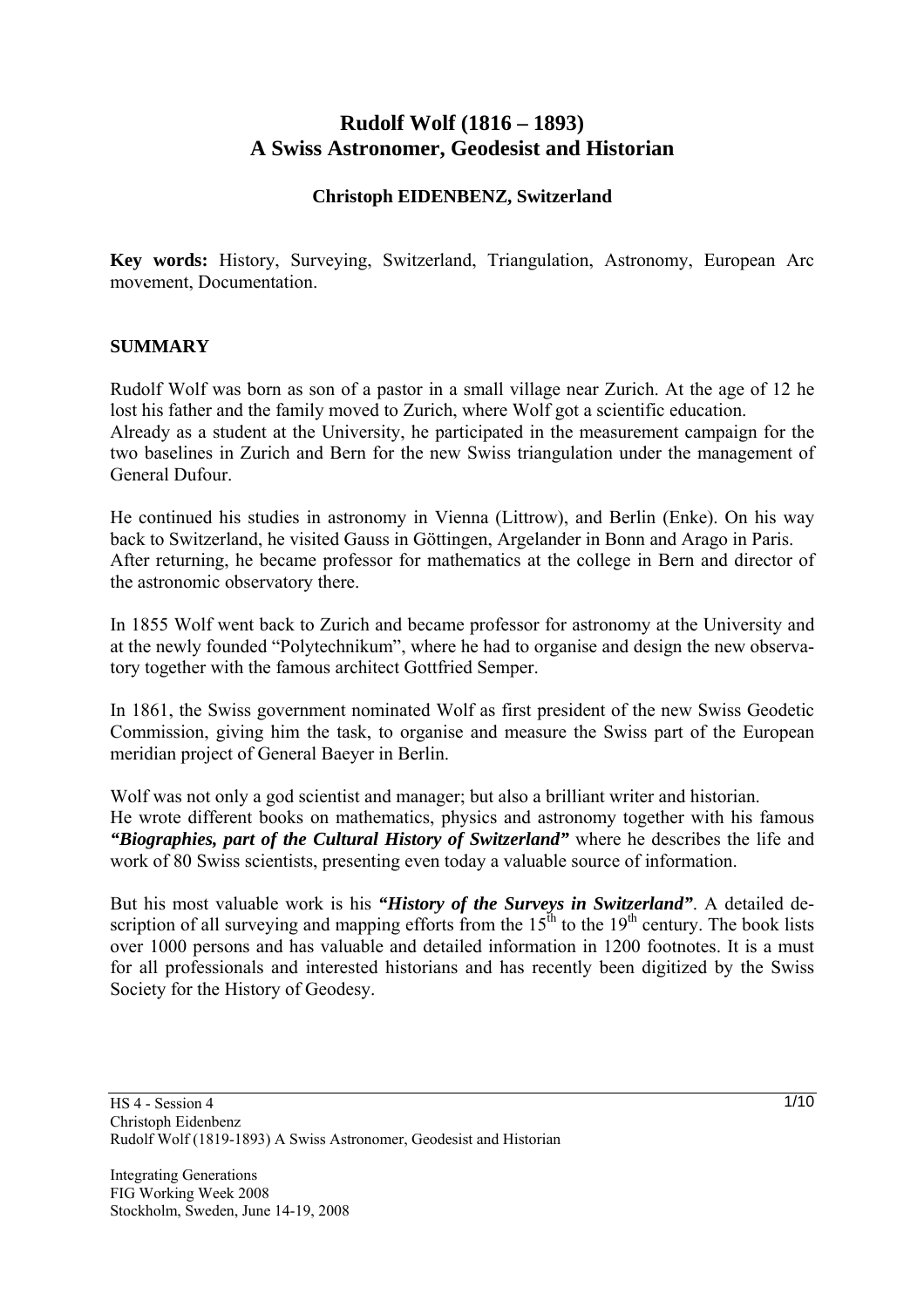# **Rudolf Wolf (1816 – 1893) A Swiss Astronomer, Geodesist and Historian**

#### **Christoph EIDENBENZ, Switzerland**

#### **1. INTRODUCTION**

When in 1962 I started my first job at the *"Eidgenössische Landestopographie*" — today "*swisstopo*", my superior, the head of the topographic division, gave me an old rather shabby looking book and said: "You have to read this, it is an important and interesting book!" It was Wolfs *"History of Surveying of Switzerland"*. But since I never was very god in executing orders, I gave the book to a bookbinder to make it look nicer and to silence my bad conscience and ranged in my bookshelf.

More then 40 years later, our **Society for the History of Geodesy in Switzerland** decided to re-edit the out-of-print book in a modern form on CD-Rom, and, since I was primarily involved in this project, I finally obeyed the order of my old boss and I am glad I did it, because I made acquaintance with a very kind and efficient scientist, teacher and historian, who's books are still of great value to our country.

# **2. RUDOLF WOLF**



Prof. Dr. Rudolf Wolf von Zürich

Rudolf Wolf was born on July 7, 1816 in Fällanden, a small village in the neighbourhood of Zurich, where his father was pastor. Rudolf was the youngest of 3 children. He had an elder sister born in 1810 and an elder brother born in 1813 who unfortunately died at the age of 26 years just after finishing his studies in theology.

The Wolf family originates from Zurich and has roots going back to the  $14<sup>th</sup>$  century. Many of their members have served the town in important official positions. Pastor Wolf had inherited the Wolf family library and was cultivated man, interested in science and education. Considering the local public school as inadequate, he decided to educate his sons himself. From the beginning, Rudolf showed a strong interest in mathematics. At the age of 10 years, he observed an eclipse of the sun in the mirror of a puddle, and was very much impressed.

His father died in 1828 and the family decided to move back to Zurich. Rudolf entered the so called "*Kunstschule*", a technical college where he found a very good environment for his interests and excellent teachers and in the persons of J.K. Horner and J. Eschmann.

#### HS 4 - Session 4 Christoph Eidenbenz Rudolf Wolf (1819-1893) A Swiss Astronomer, Geodesist and Historian

Integrating Generations FIG Working Week 2008 Stockholm, Sweden, June 14-19, 2008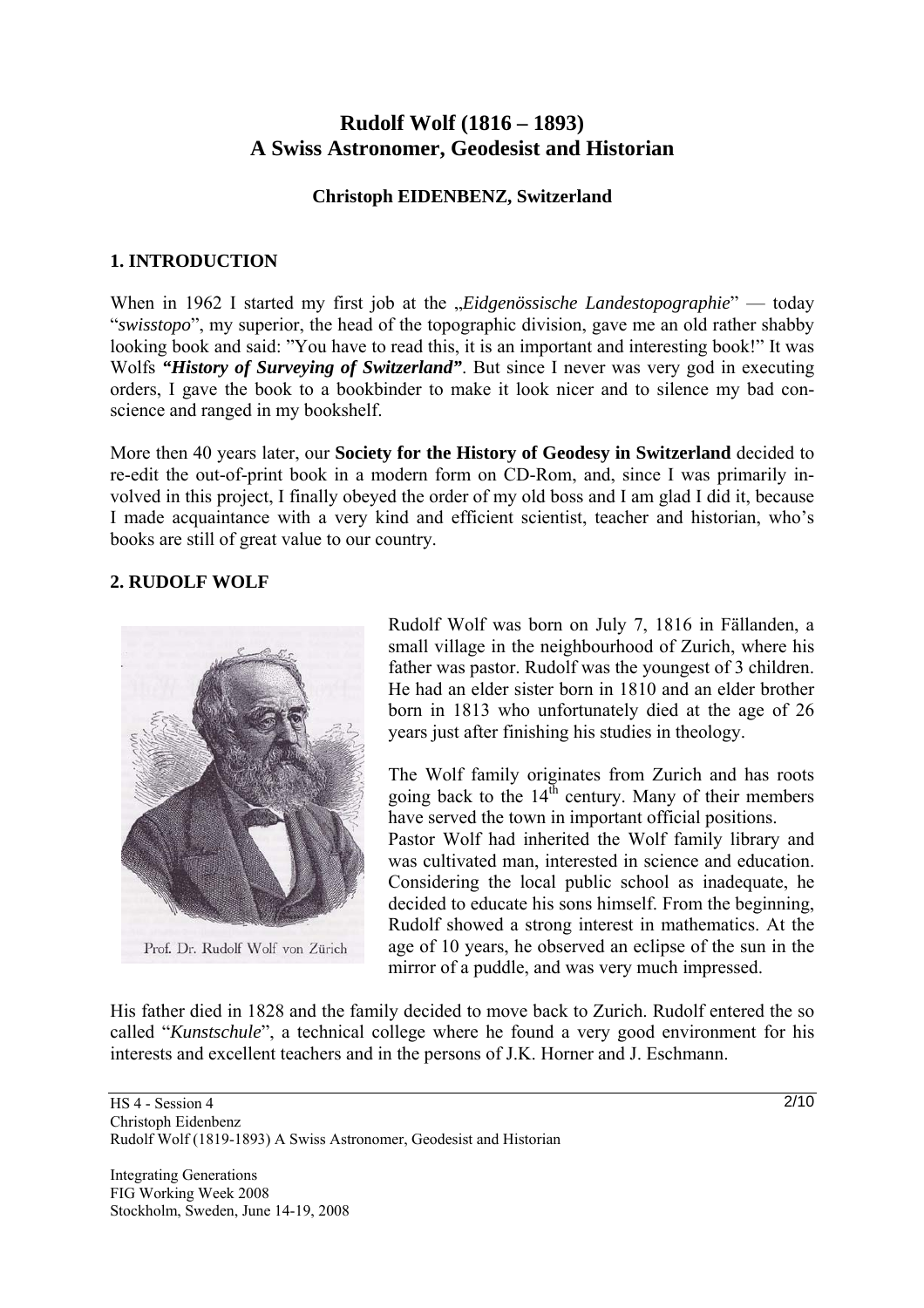Johann Kaspar Horner (1774-1834) studied theology, but his interest in astronomy and mathematics were stronger. He abandoned his initial profession and after studies in Gotha under the astronomer Franz Xaver von Zach and later working as partner of the instrument maker Johann Georg Repsold in Hamburg, he joined Admiral Adam Johann von Krusensterns Russian expedition around the world (1803-1806) as navigator and astronomer. Because of family reasons, he gave up an offered career in Russia and returned to Zurich as schoolmaster and private searcher. Horner became the mentor of Wolf, and guided and advised him during his studies.

Johannes Eschmann (1808-1852) grew up as orphan in Winterthur and was recommended as excellent mathematician by his teacher to Horner in Zurich. He worked first as observer and astronomer for Horner and continued his studies in Vienna were he became the favourite student of the astronomer Joseph Johann Littrow (Littrow father). Back in Zurich, he was nominated in 1833 at the newly founded University of Zurich as professor for astronomy.

In the college, Wolf met another student, Johannes Wild from Wädenswil. This was the start of a lifelong friendship. The two had basically the same interests. Finishing the college they enrolled at the University of Zurich, taking courses in mathematics, astronomy and topography.

#### **Measuring the baseline of Switzerland**

After the defeat of Napoleon 1813 in Leipzig, together with the French army, the French topographic officers ("*ingénieurs géographe"*) had to leave the country, abandoning an unfinished triangulation network. Nevertheless, the seed was there and waited to be cultivated.

Due to the change, Switzerland was politically rather unstable. There was a tendency to move back to a loose government of 24 cantons. Fortunately, under the lead of the bigger cantons the government decided to give more competence to the central government and to build up a federal army. In 1834 Guillaume Henry Dufour from Geneva was nominated as chief of staff and chief of the topographic survey. Dufour had passed the "*École polytechnique*" in Paris and had served in the French army as "*ingénieur géographe*". And he was a brilliant manager and politician.

In a first session it was decided to use the existing triangulation network as far as possible, to expand it with a link over the Alps to Italy. Horner proposed to measure a test baseline in Zurich to get the proper experience to verify the more important baseline in Aarberg, also used by the French engineers. Horner had designed and constructed a special arrangement for baseline measurement in close relation with his friend Repsold profiting of his experiences made during the baseline measurement of German-Danish astronomer, Heinrich Christian Schumann in Hamburg, where Repsold had developed the necessary equipment.

For the fieldwork, Horner proposed his former student Eschmann, who, in the mean time had become Professor for astronomy at the newly founded University of Zurich. Eschmann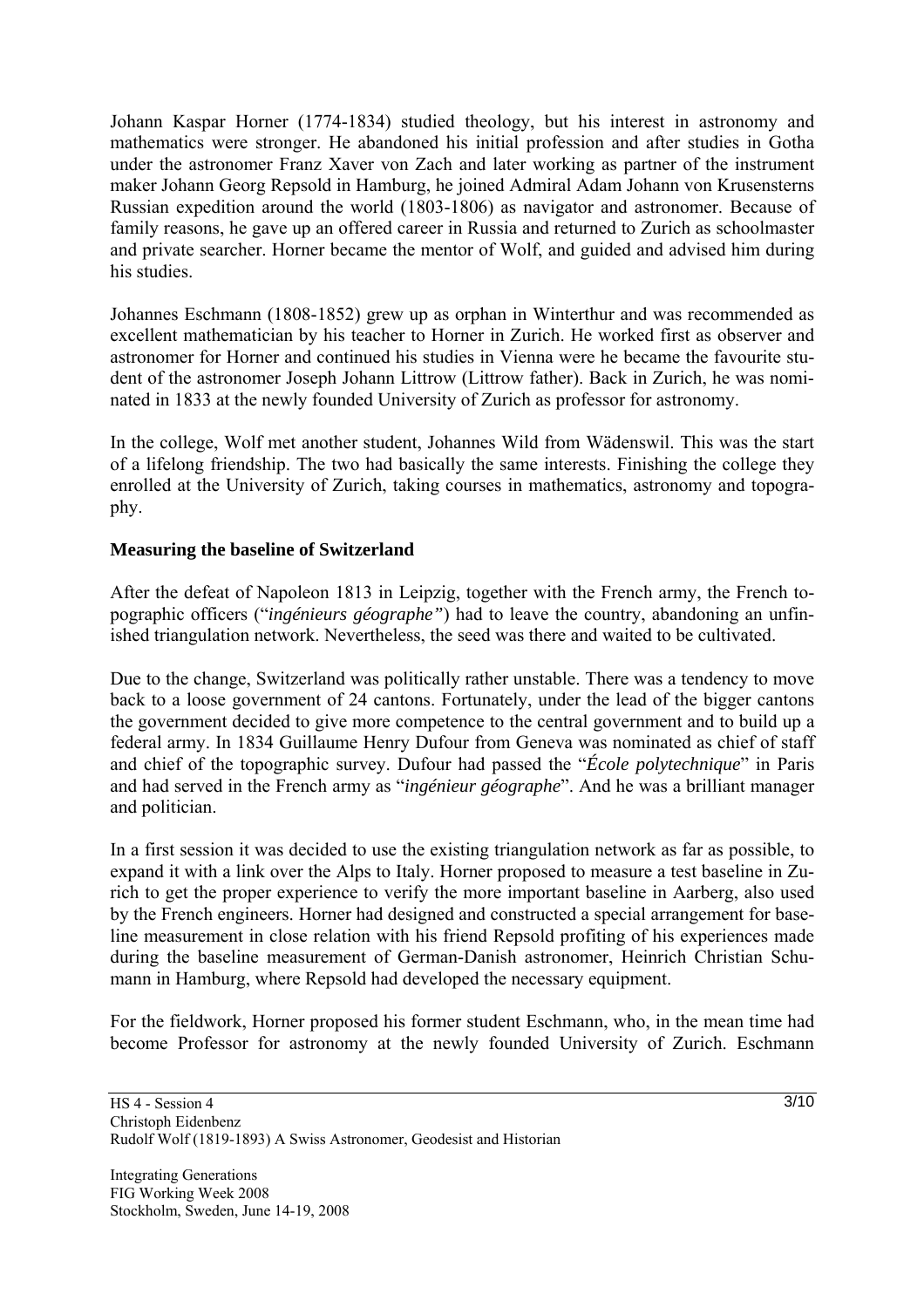founded a small "Topographical Society" and animated his students to participate in practical measuring campaigns.

Here we find the two friends Wolf and Wild again, as the most active members in this society. In 1834 the little group measured the baseline in Zurich to test the equipment and the procedures. Eschmann was responsible for the alignment of the rods and for the reading, Wolf was in charge of the levelling and of the temperature readings and Wild acted as secretary. The results were good and the training of the team proved to be very valuable for the second part, the verification of the real baseline of the triangulation in Bern, which was measured in 40 days starting at September  $20<sup>th</sup>$ , reading in the average 56 rods a day.

Eschmann continued the work and completed the triangulation measurements and necessary calculations. His results gave Dufour the geometric base for the first modern map of Switzerland the so called "Dufourkarte"

In the mean time, advised by Eschmann, Wolf completed his studies in Vienna, under the renowned astronomer J.J. von Littrow and in spring 1838 he moved to Berlin and spent a semester with the astronomer Johann Franz Encke and the mathematicians Dirichlet and Steiner.

In autumn 1838, he decided to return to Switzerland. On his way home, Wolf visited Gauss in Göttingen, Argelander in Bonn (where his brother was studying theology), and later on Bouvard and Arago in Paris. He arrived in Zurich at the end of the year having made very valuable contacts.

## **3. WOLFS TIME IN BERNE**

The start in Zurich was not easy. After some smaller jobs, helping his former teachers, he got an offer as professor for mathematics and physics at the well known grammar school in Berne. He accepted, and since his elder brother had died in summer, he moved with his mother and sister to Berne where he started working in autumn.

At the same time, he applied for the "venia docendi" in mathematics at the University, but got refused, out of political reasons. He therefore started a series of private courses in mathematics and had a great success, so that in 1844, he finally got the long awaited "venia".

In 1847, Friedrich Trechsel, the professor for mathematics and physics at the University an director of the astronomic observatory retired, and Wolf was nominated to replace him as head of the observatory, but again, out of political reasons not as professor for mathematics. Immediately, Wolf began to reorganise and reequip the neglected little observatory. Besides the normal positional astronomy, he started with an observation series on sunspots, discovering a periodicity of 11 1/9 years. This brought him the long awaited breakthrough. In 1852 he was awarded of his faculty with a "doctor honoris causa" and at last got a nomination as professor for mathematics at the University

 $4/10$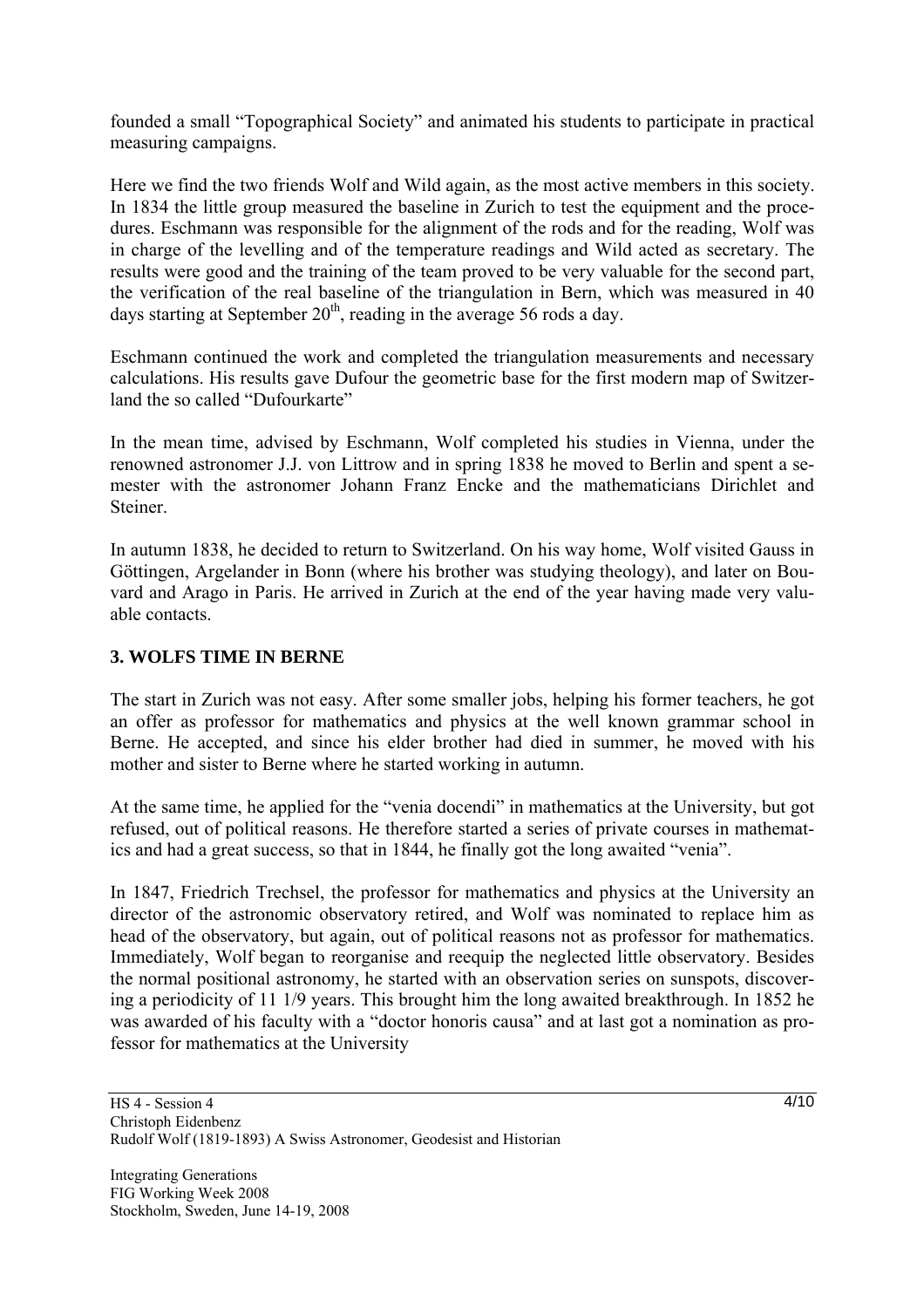During his time in Berne, Wolf developed another part of his natural talents, that of a scientific writer and editor. After his arrival in Berne he had immediately joined Academy of Science in Berne. He presented many new ideas and already two years later, he was nominated secretary of this society.

He started to reorganise the scientific work and proposed to present interesting reports and result of the Academy members in a new publication series called "*Mitteilungen der Naturforschenden Gesellschaft in Bern*". He worked as editor of this "*Mitteilungen*" until 1855 and participated himself with over 50 contributions, the most important one in 1852, describing his research on sunspots.

Already in 1841, he proposed the society to publish a collection of biographies of important Swiss scientist and in 1844 he started with the first notes on his *"History of Surveying in Switzerland"* 

## **4. PROFESSOR AT THE "POLYTECHNIKUM" AND THE FEDERAL ASTRONOMIC OBSERVATORY**

According to the new Swiss constitution of 1848, the central government was entitled to build up a Federal University and a Polytechnic school (similar to the famous French "*Ecole Polytechnique*" in Paris). But in the mean time, many cantons had already established their cantonal university and after long discussions in the parliament, the idea of a Federal University was abandoned and a law was passed, permitting the government to establish a Polytechnic school in Zurich.

In a preparatory session in Berne, Wolf as advisor succeeded to persuade the committee members of the importance of astronomy and of the necessity of a corresponding observatory, in the frame of higher mathematical education.

It was therefore not a surprise, that in 1855 he got a call as professor for mathematics at the college in Zurich, together with a nomination to build up a course in astronomy at the polytechnic school.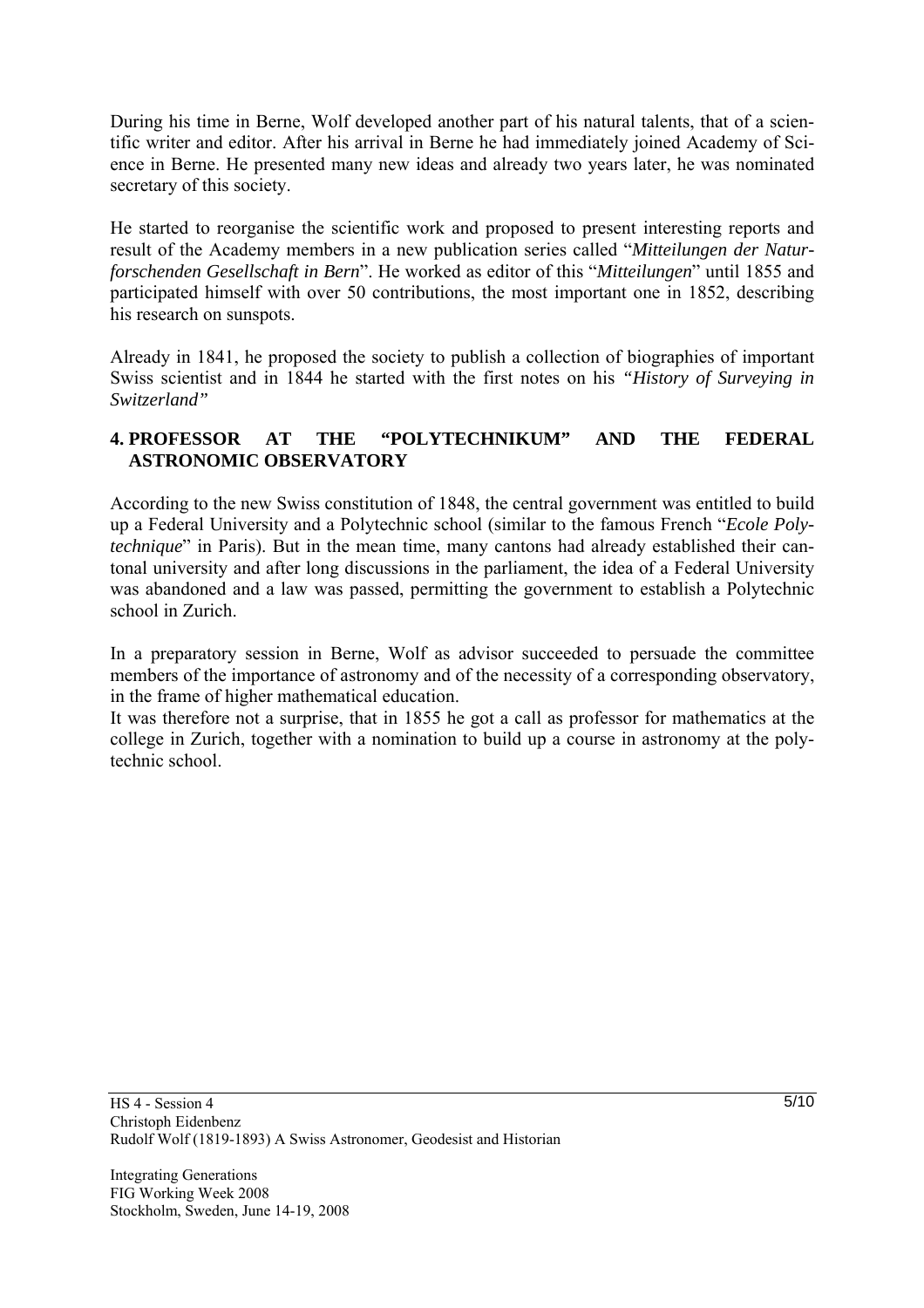Despite the existing small observatory, he had to use, his courses had a great success and the number of students grew rapidly. After several interventions at the school management, he was asked to present a project for a new observatory. But the project delayed and Wolf decided to look for sponsors. With the help of his friends in Zurich, he managed to collect a considerable sum of money and gave the project a new impulse.

In 1861, the government decided to build a new observatory according to plans of the



German architect Semper and according to Wolf's technical specifications. The building was completed in 1864. It included an a apartment for Wolf, where he finally settled down with his "family", that is – since he was a bachelor – with his mother and his sister, and stayed there until his death in 1893.

There is another member of the "family" to mention: Wolf's closest friend Johannes Wild – also a bachelor – nominated professor for topography and geodesy at the Federal polytechnic school. During 30 years, he was a very welcome daily guest at lunch and dinner in Wolf's home at the observatory.

# **5. THE SWISS SECTION OF GENERAL BAEYERS MIDDLE-EUROPEAN ARC MEASUREMENT**

In summer 1861, the Prussian ambassador in Berne approached the Swiss government with the request to participate in the measurement of a new European arc. The proposition, outlined by the Prussian General and Geodesist Johann Jakob Baeyer was to measure a triangulation net covering the area between Oslo and Palermo and Bonn and Trunz, (*today Milejewo in Poland*) and to bring together all the countries in this area, to distribute the work and to get the best possible precision and acceptance.

The scientific goal was to increase the precision of the ellipsoid parameters but also to study possible deflections of the vertical in the Alps and north and south of them.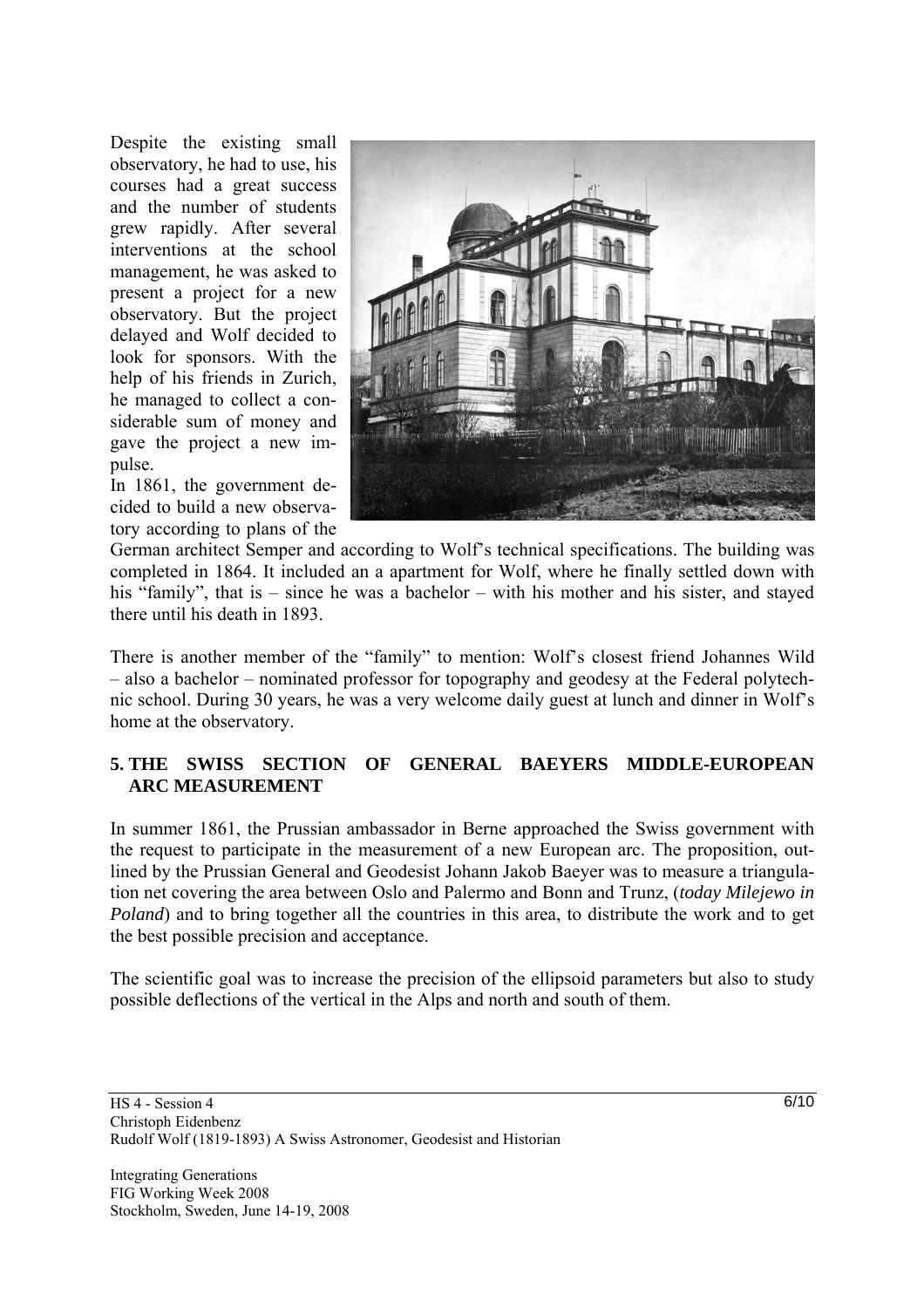The Swiss government consulted General Dufour and the Swiss Society of Natural Science and got positive answers from both sides. Since Dufours "*Bureau Topographique*" was fully absorbed with the production of the first precise map of Switzerland, it was decided to form a Geodetic Commission within the frame of the Swiss Society of Natural Science and to give her the mandate to participate in Baeyer's project.



Réseau de la Commission géodésique

In August 1861 the Commission was established, Rudolf Wolf was nominated president and General Dufour was offered a chair as honorary president. Baeyer proposed to use the already existing triangulation but a first examination revealed different weak points especially in the parts traversing the Alps. Therefore the commission charged Denzler to design a new net, based on the new Dufour map and proposed this to General Baeyer who was very enthusiastic about the new net.

Furthermore four small secondary networks where planned to link the astronomic observatories of Geneva, Neuchâtel, Berne and Zurich to the new net. In 1863 the Denzler was commissioned to start to organise the measurements and in 1868 he delivered his final report to the commission. Unfortunately the first test calculations revealed that the quality of measurements where in large parts insufficient. This was due to an insufficient signalisation (not using heliotropes) and to a non systematic approach in the angle measurement at the stations. The commission decided to correct this and in the following years 23 out of 29 stations where remeasured, heliotropes were strictly used as signals and the final result was delivered in 1879 and the calculations were published in 1881. Due to important hydrological constructions following devastating floods in the area, the Aarberg base could no longer be used and the base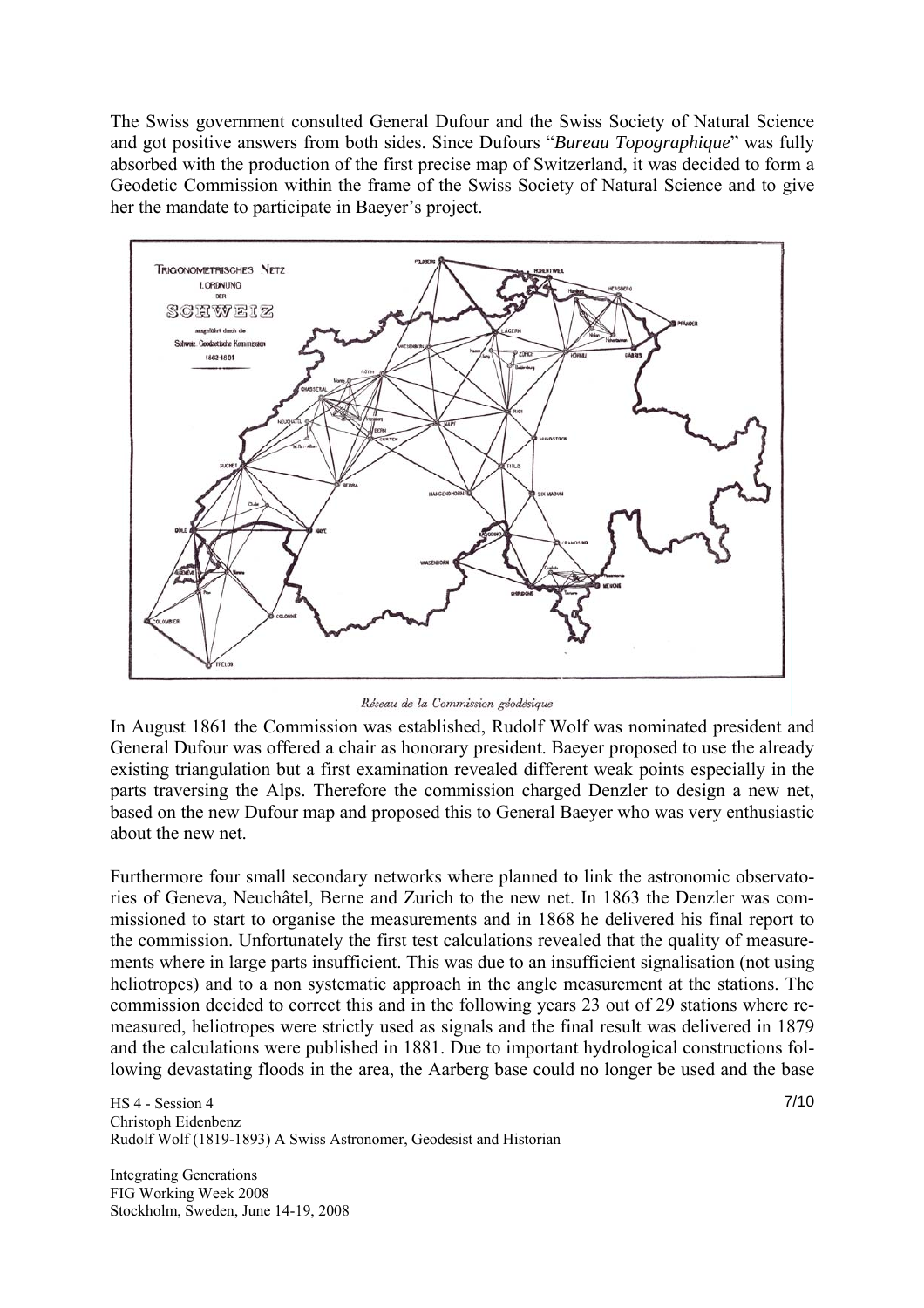in Zurich, due to the development of the town was no longer accessible either. Therefore, the commission established 3 new bases in Aarberg, Weinfelden and in Bellinzona in the south of the Alps.

The participation in the European Arc Organisation gave a great impulse to the Swiss geodetic development. It was the start of an extensive research to determine the influence of gravity on geodetic measurements and to control the influence of the deviation of the vertical in the Alps.

On the organisational level, Hirsch professor for astronomy at the University of Neuchâtel was nominated secretary of the organisation. Wolf himself remained president of the Swiss Geodetic Commission until his death in 1893.

In 1910 the central government decided to introduce a Federal cadastre in Switzerland and commissioned the Federal Office of Topography to build up the geodetic bases. It was this triangulation that was complemented and used as the first order network, supplemented with a  $2<sup>nd</sup>$  and  $3<sup>rd</sup>$  order net. It was in use until 1992 and was then replaced by a modern GPS based network of some 100 points making triangulation history.

The Geodetic Commission as the oldest commission of the Swiss Academy of Science is still active and acts as is the scientific partner of the Federal Office of Topography.

Despite the political tensions, the European Arc measurement idea was a success. Within few years, most of the European countries participated in the work and developed the base for a coordinated geodetic network. Already in 1886 the organisation was renamed International Association of Geodesy (IAG) and in 1922 the IAG became one of the five constituent sections of the International Union of Geodesy and Geophysics.

#### **6. WOLF'S WORK AS A HISTORIAN**

*"Wer sich mit einer Wissenschaft bekannt machen will, darf nicht nur nach den reifen Früchten greifen, - er muss sich darum bekümmern wie und wo sie gewachsen sind". (J.C. Poggendorf, 1796-1877).* 

This saying of the German physicist we find as introducing motto of one of the fist chapters in Wolfs fundamental work *"Handbuch der Astronomie, ihrer Geschichte und Literatur".* It shows Wolfs great interest in the historical development of mathematics, astronomy and geodesy. But he did not content himself writing introductory mottos, he searched for the historical roots and wanted his readers to understand them.

His very popular *"Taschenbuch der Mathematik, Physik, Geodäsie und Astronomie"*, first printed in 1852 and refined in five editions is full of historical information and remarks and the same goes for his handbook of astronomy.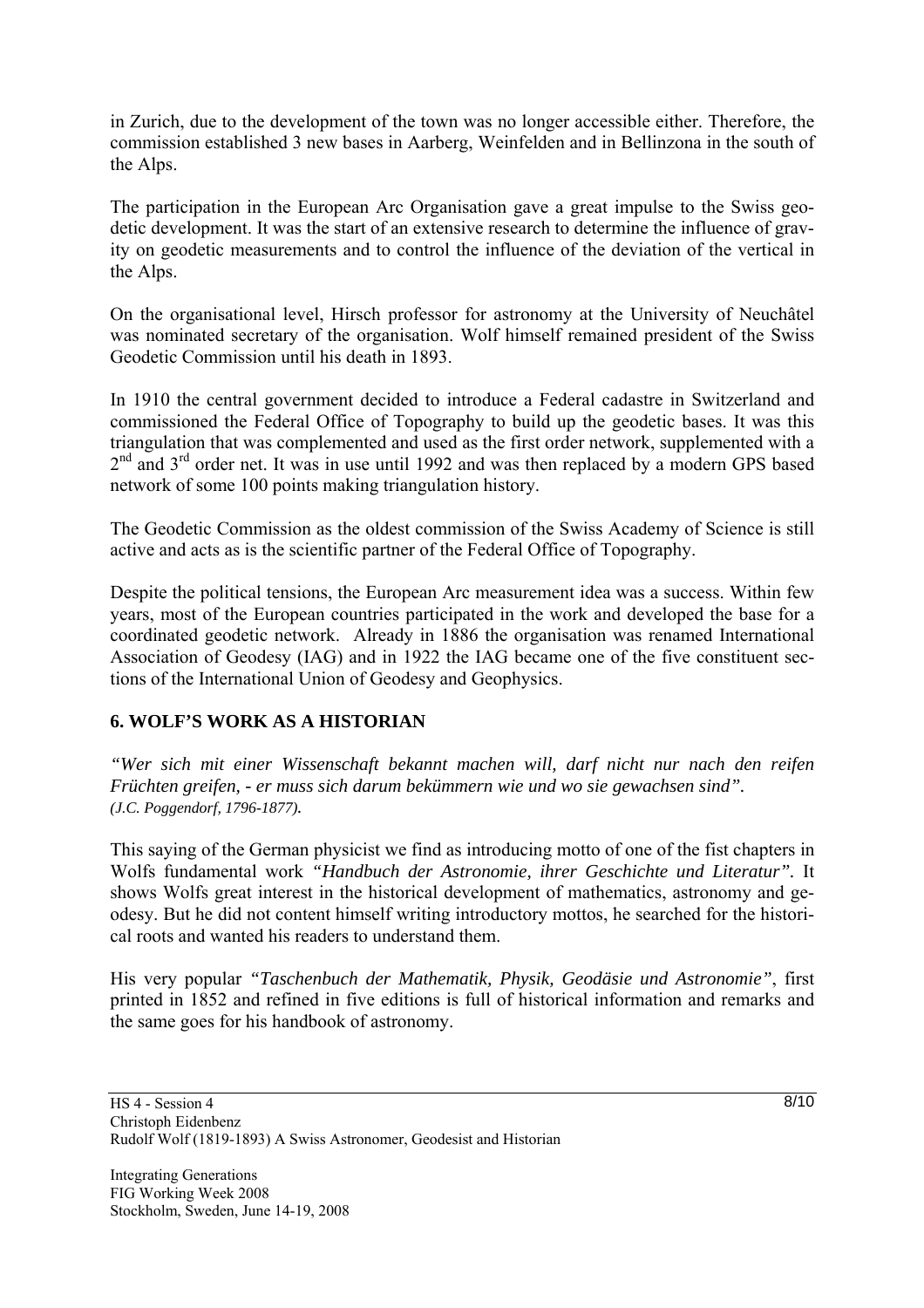But the most interesting work in this context is Wolfs *"History of the surveying of Switzerland*". published in 1879 as introductory work for the Swiss Geodetic Commission.

With enormous effort and with the support of his unique network of scientific and political friends, he collected and described the cartographic and surveying heritage of Switzerland, starting with the map of Aegidius Tschudi in the  $15<sup>th</sup>$  century and ending with the first complete triangulation of Switzerland and the Dufour map in the  $19<sup>th</sup>$  century.

In 24 chapters and 180 paragraphs we find and overwhelming wealth of information, describing most of the known surveys, maps, panoramas etc. and covering 400 years of surveying history of Switzerland. Together with 1500 footnotes and the index of 1100 professionals, "the Wolf" is a highly valuable source of information.

Unfortunately, the book has been sold out for many years and interested researchers have access to it only trough public libraries. To make this information widely available again, the Swiss Society for the History of Geodesy digitized the book and made it available on CD-ROM.



Integrating Generations FIG Working Week 2008 Stockholm, Sweden, June 14-19, 2008